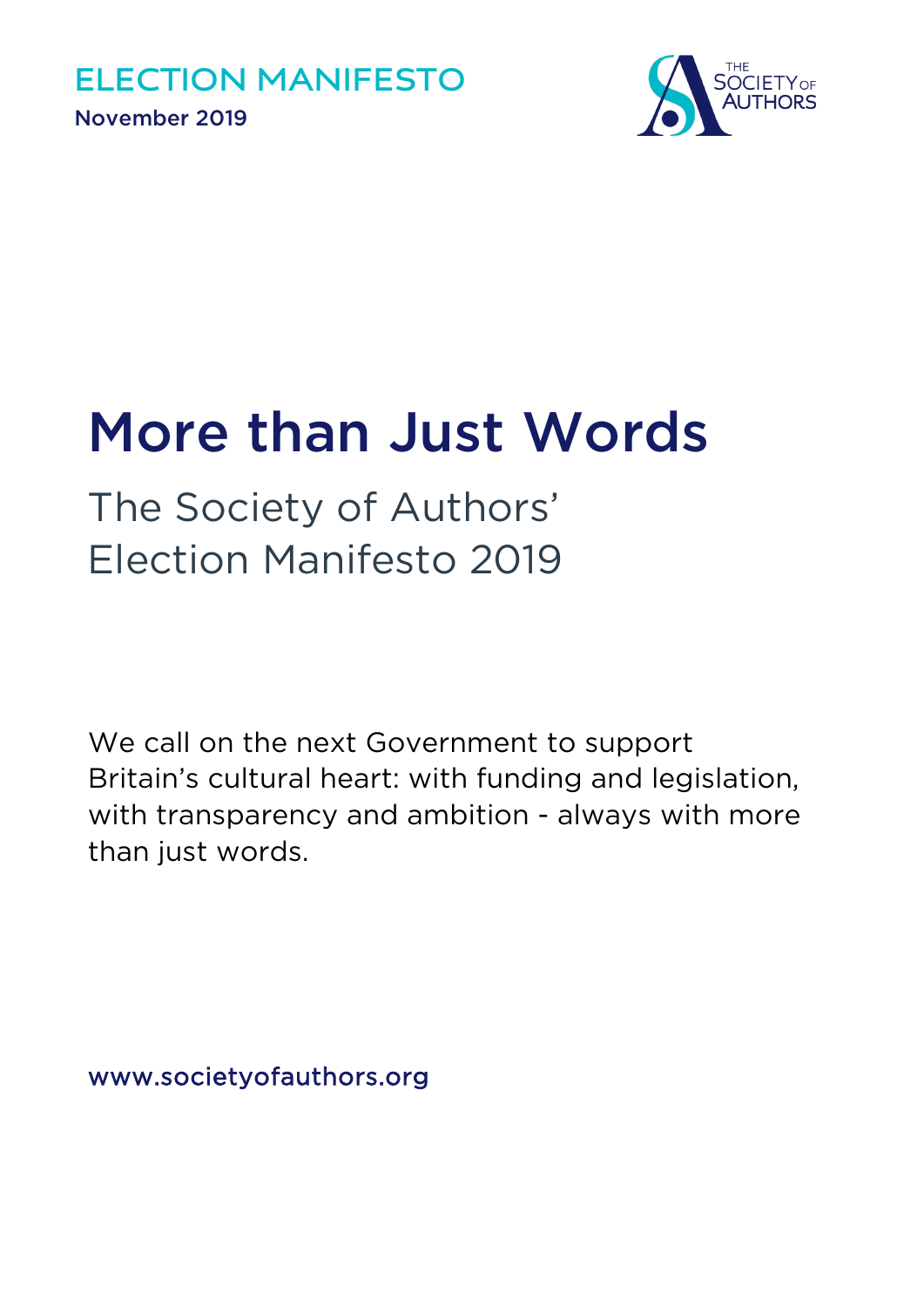*"In 'More than Just Words', we call on the next Government to realise the treasure that the creative arts and industries represent, and to look after them with a full consciousness of the importance and value of those who work in this field."*

> Philip Pullman President, the Society of Authors

enact the Copyright Directive protect and strengthen libraries and PLR support creative education protect freelance workers fight piracy axe the 'Reading Tax' champion freedom of speech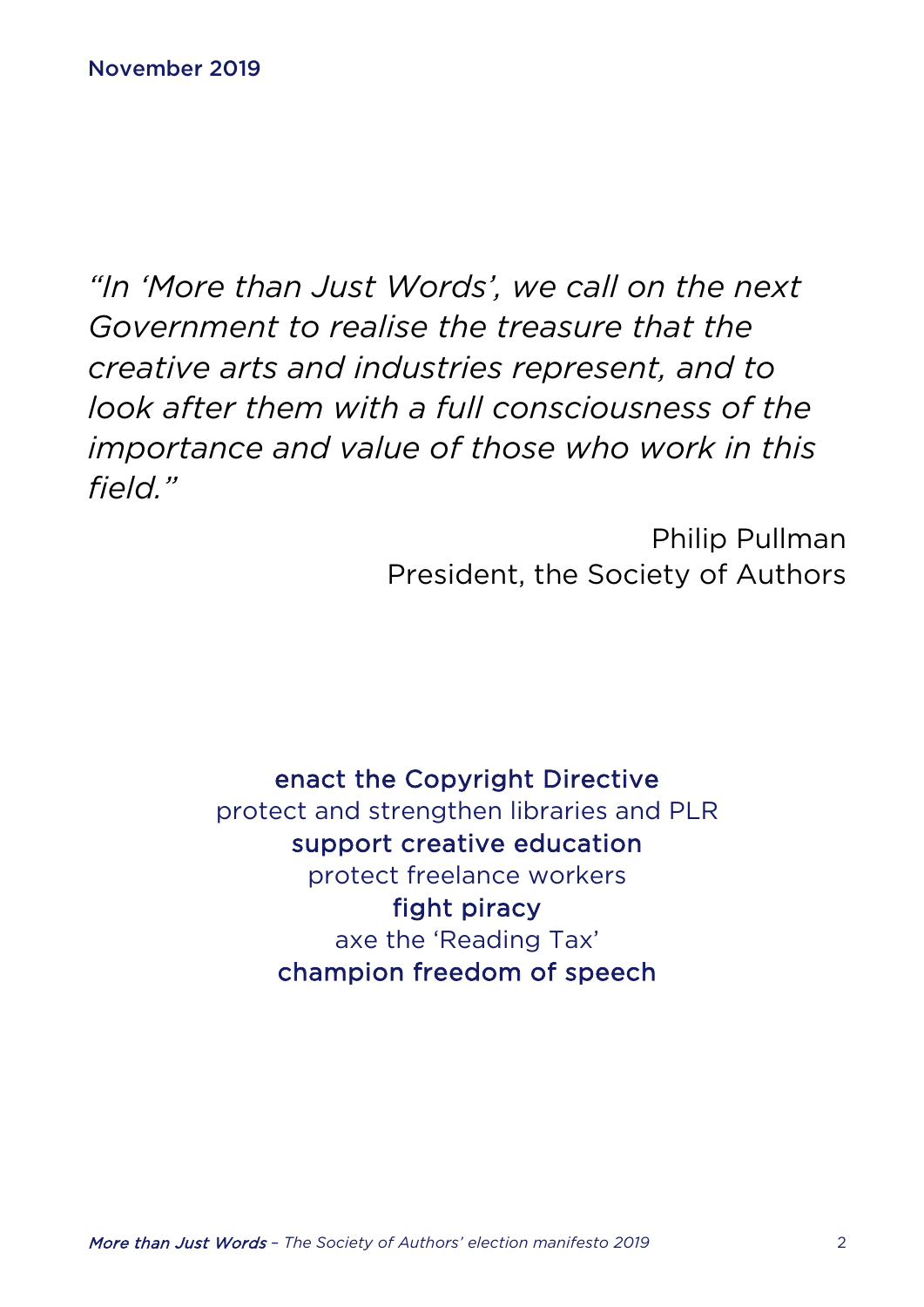# WE ASK THE NEXT GOVERNMENT TO…

#### PRESCRIBE FAIR CONTRACT TERMS AND ENACT THE COPYRIGHT DIRECTIVE

Review laws applicable to creator contracts and transpose the Copyright Directive into UK law, including legislation to address unfair contract terms and ensure fair sharing of reward throughout the value chain.

#### PROMOTE COPYRIGHT, END PIRACY

Support and promote a stable and clear framework for copyright in the UK and at EU level – balancing user access and reward for creators – and take decisive action to end book piracy and other copyright crime.

#### SUPPORT THE CULTURAL ENVIRONMENT AND CREATIVE EDUCATION FOR LEARNERS OF ALL AGES

Encourage and support creative arts in education and general policy, and value cultural literacy of all kinds and reading for pleasure as centrally important to society.

#### BACK CREATORS AND THE CREATIVE INDUSTRIES

Support creators and sustain an environment where innovation and creativity can flourish. Public funding of the arts must address the needs of writers, translators and illustrators, and replace European funding and opportunities lost through Brexit.

#### SUPPORT FREELANCE WORKERS

Review the laws that impact self-employed workers, ensuring that authors are not penalised by benefits, tax and National Insurance rules.

#### AXE THE READING TAX

Remove the illogical imbalance between taxation on printed and digital versions of the same work – to reduce VAT on ebooks and digital publications to zero.

#### PROTECT AND STRENGTHEN OUR LIBRARIES AND PLR

Renew support for libraries at national level, to ensure a truly comprehensive and efficient public library service, and to maintain PLR payments.

#### CHAMPION FREEDOM OF SPEECH

Fight for freedom of expression everywhere.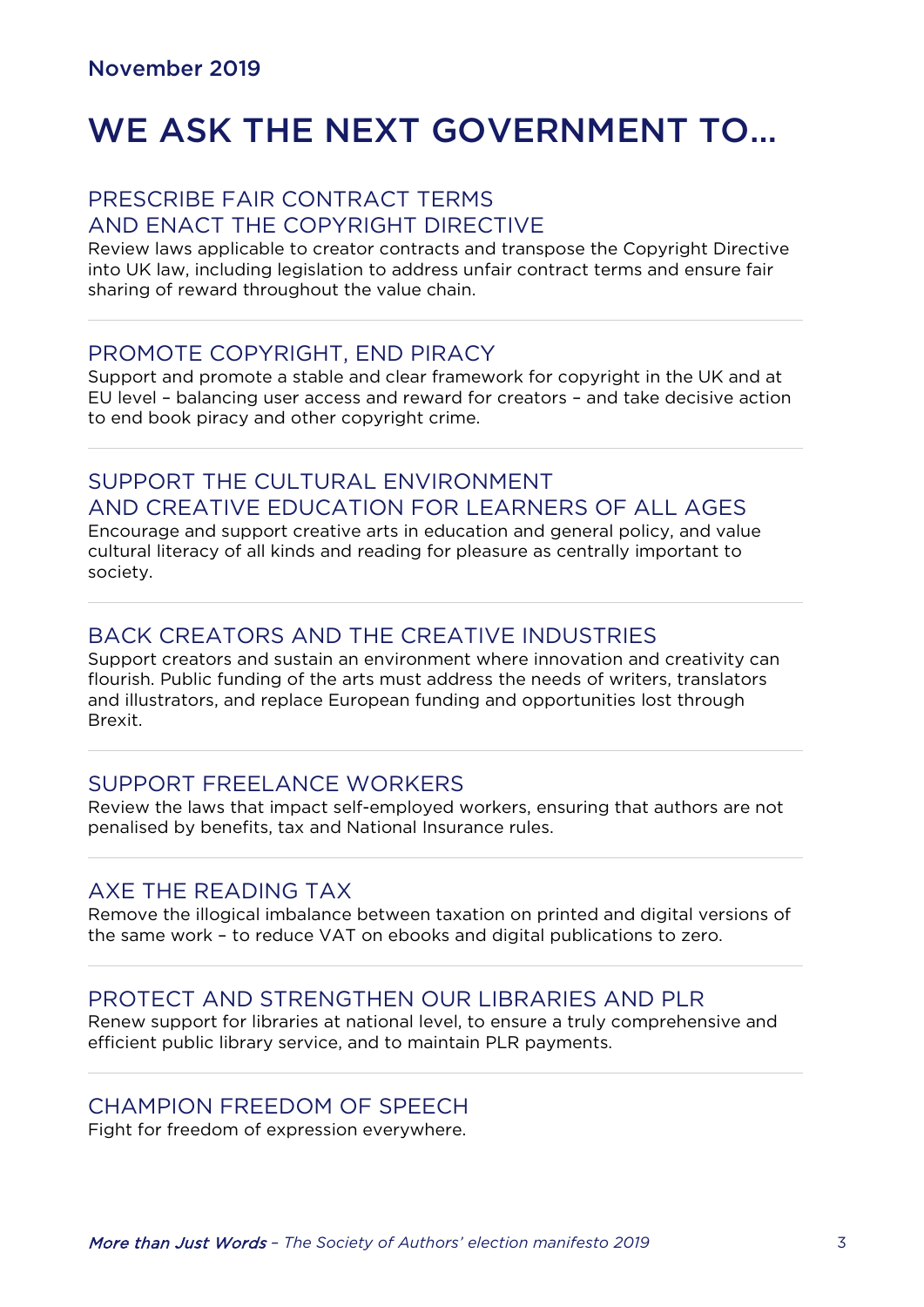# PRESCRIBE FAIR CONTRACT TERMS & ENACT THE COPYRIGHT DIRECTIVE

We ask the next Government to review laws applicable to creator contracts and transpose the Copyright Directive into UK law, including legislation to address unfair contract terms and ensure fair sharing of reward throughout the value chain.

A creator's potential to thrive in their chosen field can be made or broken by the contractual terms they are offered. This is true of writers, translators, scriptwriters, illustrators and every type of creator, regardless of how their work finds its audience.

The UK's creative industries are worth £101.5 billion a year, but authors' earnings are in decline. Poor contract terms are part of the problem, but individual creators are at a disadvantage during negotiations, particularly at the start of their careers when there is a temptation to sign contracts without questioning or understanding the implications.

We have ready-made opportunity to address these issues. The European Copyright Directive, passed by the European Parliament this year, imposes obligations to introduce laws designed to give authors an equitable share.

The necessary laws to improve contracts are summarised as C.R.E.A.T.O.R.. These laws already exist in many European countries and as advised by the All-Party Parliamentary Writers Group (APWG) we should transpose the Copyright Directive and pass legislation to protect creators and ensure they can fully benefit from and control the exploitation of their work:

C - Clearer contracts, written contracts which set out the exact scope of the rights granted.

R - fair Remuneration. Equitable and unwaivable remuneration for all forms of exploitation, to include bestseller clauses so if a work does far better than expected the creator shares in its success, even if copyright was assigned. [Copyright Directive Articles 18 and 20]

E - an obligation of Exploitation for each mode of exploitation – the 'use it or lose it' clause – giving creators the right to have rights reverted if they are not being utilised. [Copyright Directive Article 22]

A - fair, understandable and proper Accounting terms. [Copyright Directive Article 19]

T - Term. Reasonable and limited contract terms and regular reviews to consider new forms of exploitation.

O - Ownership. Authors, including illustrators and translators, should be appropriately credited for all uses of their work and moral rights should be unwaivable. [Copyright Designs and Patents Act Section 77]

R - All other clauses be subject to a general test of Reasonableness including a list of defined clauses which are automatically deemed to be void and a general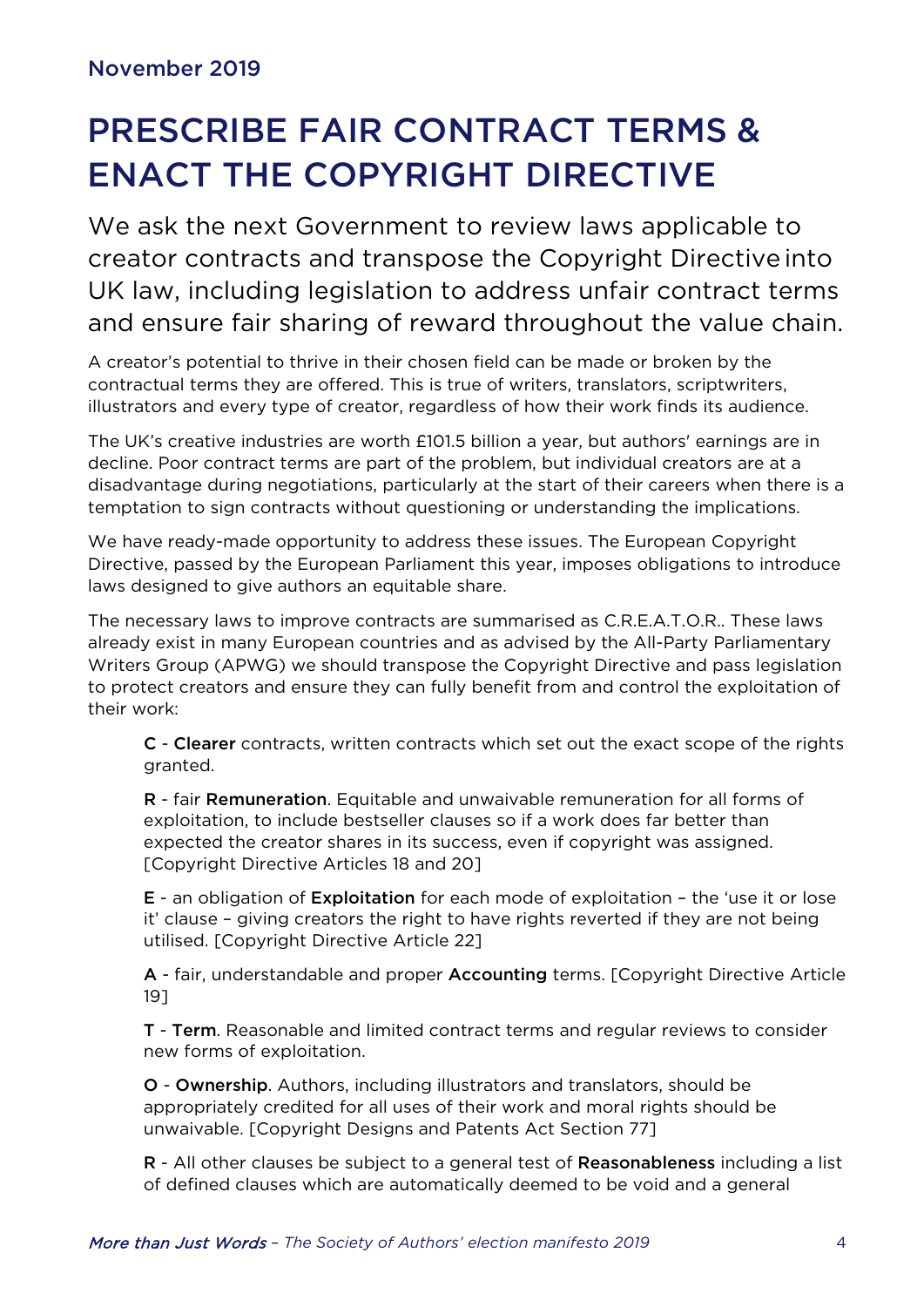safeguarding provision that *any contract provision which, contrary to the requirement of good faith, causes a significant imbalance in the parties' rights and obligations arising under the contract to the detriment of the author, shall be regarded as unfair.* [Consumer Rights Act]

These laws are not radical. Some have been proposed by the EU, all already exist throughout many European countries. They are necessary to incentivise creators and ensure fair shares throughout the creative value chain.

Find out more: [societyofauthors.org/creator](http://www.societyofauthors.org/Where-We-Stand/C-R-E-A-T-O-R-Campaign-for-Fair-Contracts)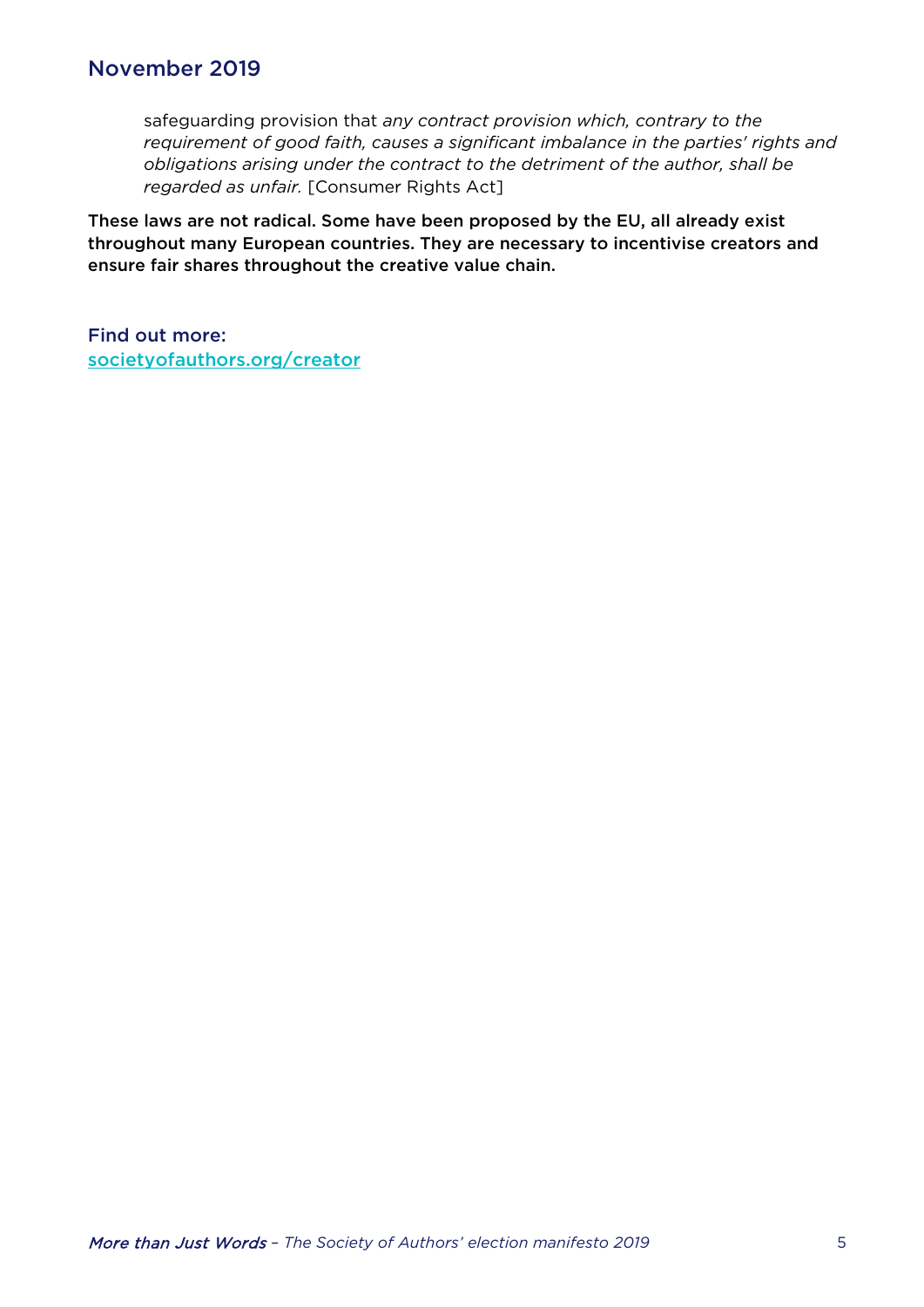# PROMOTE COPYRIGHT, END PIRACY

We ask the next Government to support and promote a stable and clear framework for copyright in the UK and at EU level – balancing user access and reward for creators – and take decisive action to end book piracy and other copyright crime.

Copyright law and licensing is essential to incentivise innovation, encourage investment and allow authors to protect and exploit their work.

The last few years have seen a detailed and rigorous review and debate of copyright legislation both domestically and in Europe. The result for the UK is a legislative framework that is balanced in respecting the rights of users and creators and well able to deal with the complexities of the 21st Century.

The UK has a well-functioning and balanced copyright framework, which underpins the success of the creative industries. This framework, harmonised with the rest of Europe, must be maintained after we leave the EU. Existing EU regulations and EU Directives that have been transposed into domestic law on copyright issues must continue to apply, and there must be no attempt to water our copyright regime down in future trade negotiations. It is particularly important that we transpose in full the Directive on Copyright in the Digital Single Market Directive (EU) 2019/790, which was passed in June 2019 after close and careful debate and which will do much to balance the playing field for creators in dealing with intermediaries.

### Exhaustion of Rights

'Exhaustion of rights' is a legal principle designed to promote free trade in the European Economic Area (EEA). A copyright owner who sells a book in one EEA country, it stipulates, cannot stop it being resold in another, whatever the contract says about licensed territories. This is known as 'regional exhaustion'.

This must be maintained or replaced with national exhaustion. If it is not and international exhaustion applies then even if a publisher had been granted exclusive rights only for specified countries, an edition could be legitimately re-sold anywhere in the world – including in territories that had been excluded from the licence. Books not intended for sale in the UK could enter the country, therefore undermining the success of our publishing industry.

The UK Government should adopt a 'national exhaustion' framework if we leave the EU, which will maintain the value of our export markets and the domestic success of the creative industries.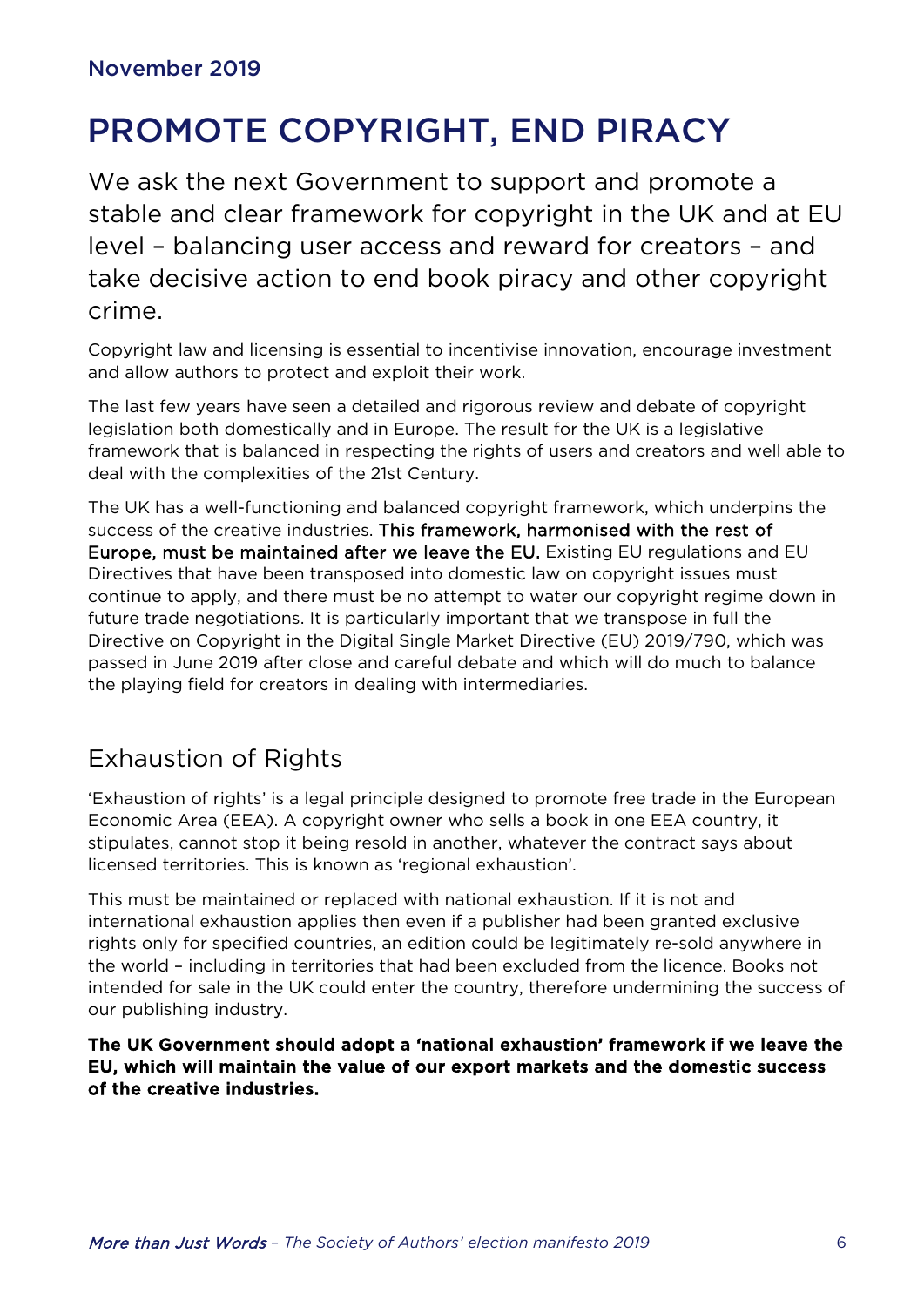### Copyright Education

An understanding of copyright, its value, and how to exploit and protect it, is vital for every citizen - particularly as we live increasingly in a digital space where the lines are increasingly blurred between creation and consumption.

The next Government must commit to spreading knowledge and understanding of copyright. The National Curriculum should, at all Key Stages, in both the English and citizenship modules, instil in pupils an understanding of the artistic and commercial value of intellectual property rights.

The message should be clear, nationally and internationally, that copyright is not red tape.

## Collective Licensing

Well-designed collective licensing at the heart of a modern and flexible copyright licensing regime can help strike an equitable balance between accessing material and incentivising creators.

We can build on the UK's excellent collective licensing initiatives to ensure that information can be shared easily, and rights-holders rewarded when their material is used. Copyright exceptions for education strike a fine balance between access for teaching and learning, and reward for those creating educational materials. The remuneration that authors and publishers receive from licensed educational use is essential in supporting the development of new works for the education sector. We must reject any attempts to replace this well-functioning system with copyright exceptions. Exceptions to copyright in the UK are currently enabled through the 'fair dealing' doctrine. There must be no attempt to move to a US-style 'fair use' system, which permits broader uses without payment and which, as we have seen in Canada can so diminish earnings that publishers and authors may withdraw from creating quality textbooks or copyright works.

#### Piracy

In recent years there has been a growth in pirate websites allowing users to download copies of ebooks, films, games and other creative content without the permission of the copyright holder. Research by the Intellectual Property Office in 2017 found that 17% of ebooks read online were pirated - around four million books.

Free downloads can compete with legitimate sales and have the potential to impact markets, hit creators' incomes, and harm long-term career prospects.

However, given the transitory nature of the internet – where a pirate website can be hosted in the UK today and on the other side of the world tomorrow.

The Creative Industries Sector Deal acknowledges the importance of tackling online piracy and commits to developing codes of practice or legislation. We urge the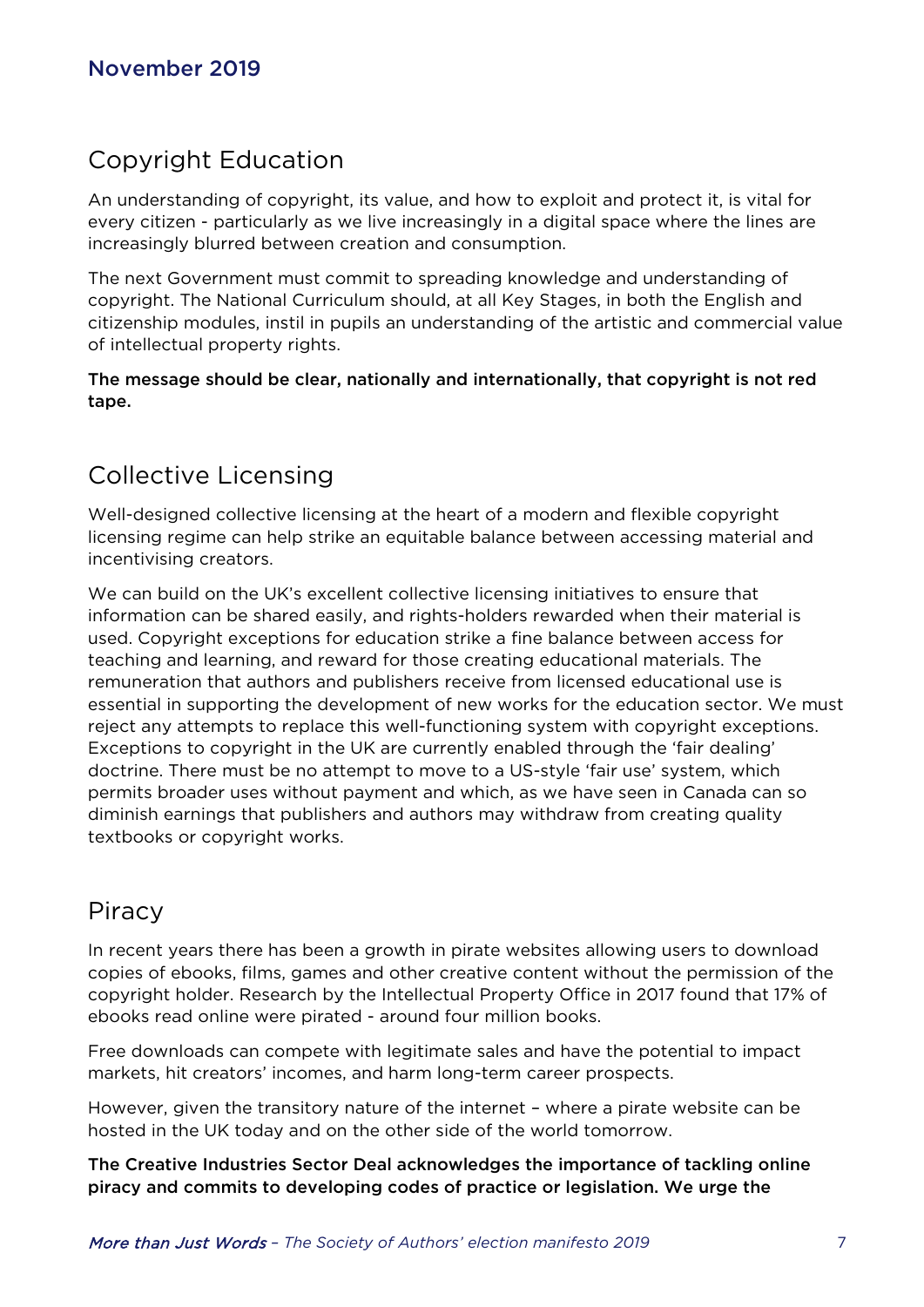Government to introduce legislation to block offending sites and introduce measures to enable swift and comprehensive action to be taken against serial offenders.

Find out more: [societyofauthors.org/copyright](http://www.societyofauthors.org/Where-We-Stand/Copyright)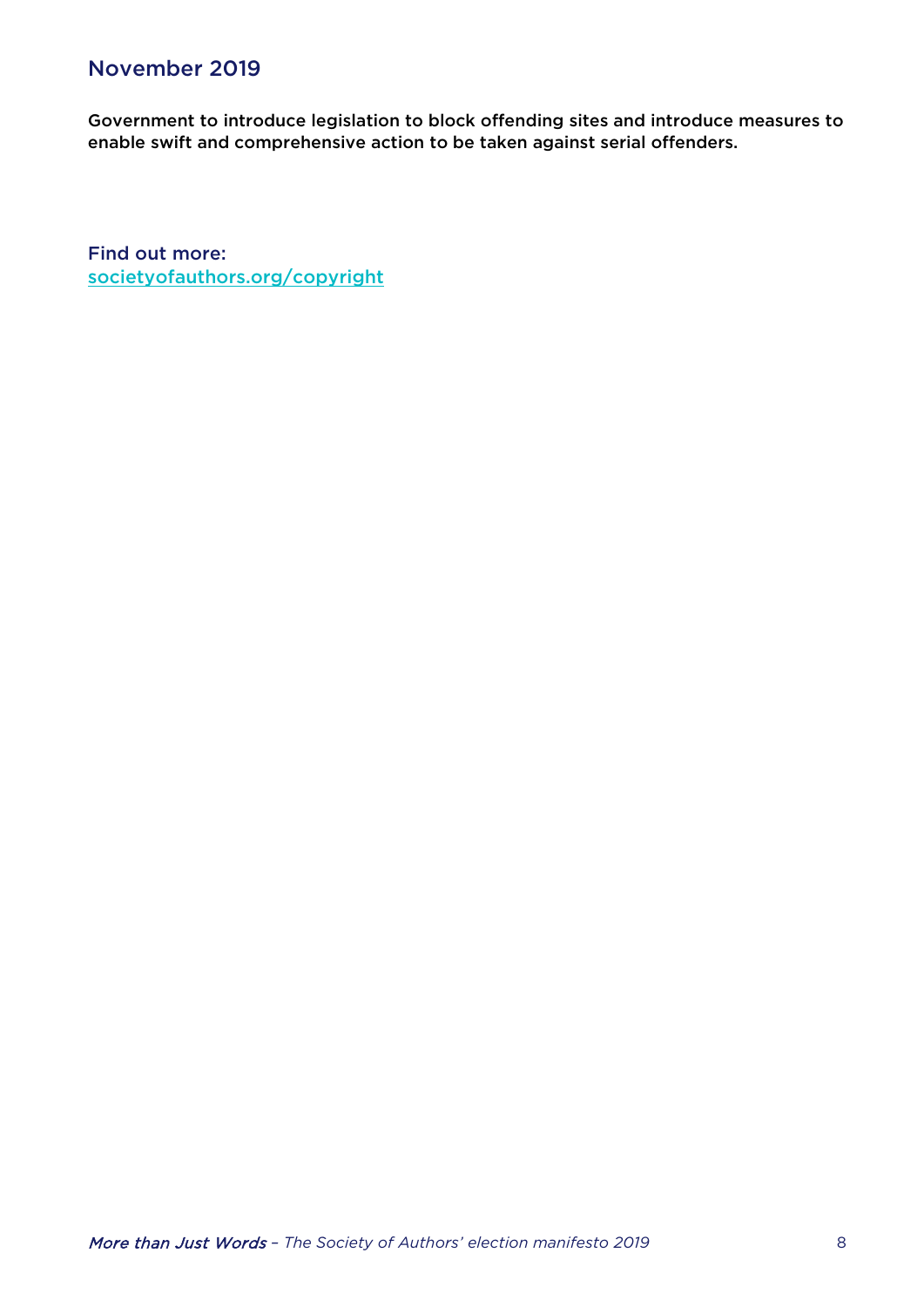# SUPPORT THE CULTURAL ENVIRONMENT AND CREATIVE EDUCATION FOR LEARNERS OF ALL AGES

We ask the next Government to encourage and support creative arts in education and general policy, and value cultural literacy of all kinds and reading for pleasure as centrally important to society.

There are many opportunities for the next Government to demonstrate its commitment to the cultural heart of the nation – from promoting opportunities for creative learning at all levels for learners of all ages, supporting campaigns to boost reading for pleasure, funding author visits to schools, and fostering a love language and languages.

## Creative education

Teaching creative subjects at school is essential for nurturing the creators of the future and growing the creative industries in the decades to come. It is also vital for productivity levels and the success of the economy, as the jobs of the future in all sectors will require a combination of creative and technical skills.

We are therefore concerned at the considerable drop in the number of pupils taking creative subjects at school, with the proportion of 15- and 16-year olds in England studying arts subjects such as music and drama falling to the lowest level in a decade. This comes as a result of a combination of cuts to school budgets and the narrow focus on EBacc subjects. Even though the teaching of English remains a priority under the current curriculum, the teaching system places too much emphasis on phonics and grammatical structure, stifling a more imaginative, creative approach to learning. We call on Government to place much greater emphasis on teaching creating subjects in schools.

Children from more privileged backgrounds are likely to have greater exposure to the arts from a young age than those from less privileged backgrounds. The education system therefore has a vital role to play in ensuring that all pupils receive a creative education and are exposed to various forms of culture, in order to boost social mobility and widen the talent pool for the future.

# Literacy and reading for pleasure

It is high time for a thorough review of the UK's strategy for teaching literacy which gives all children the chance to love language, play with words, and express themselves. Teachers must be supported to teach the rules of writing in the context of supporting expression and control, not affording primacy to those rules.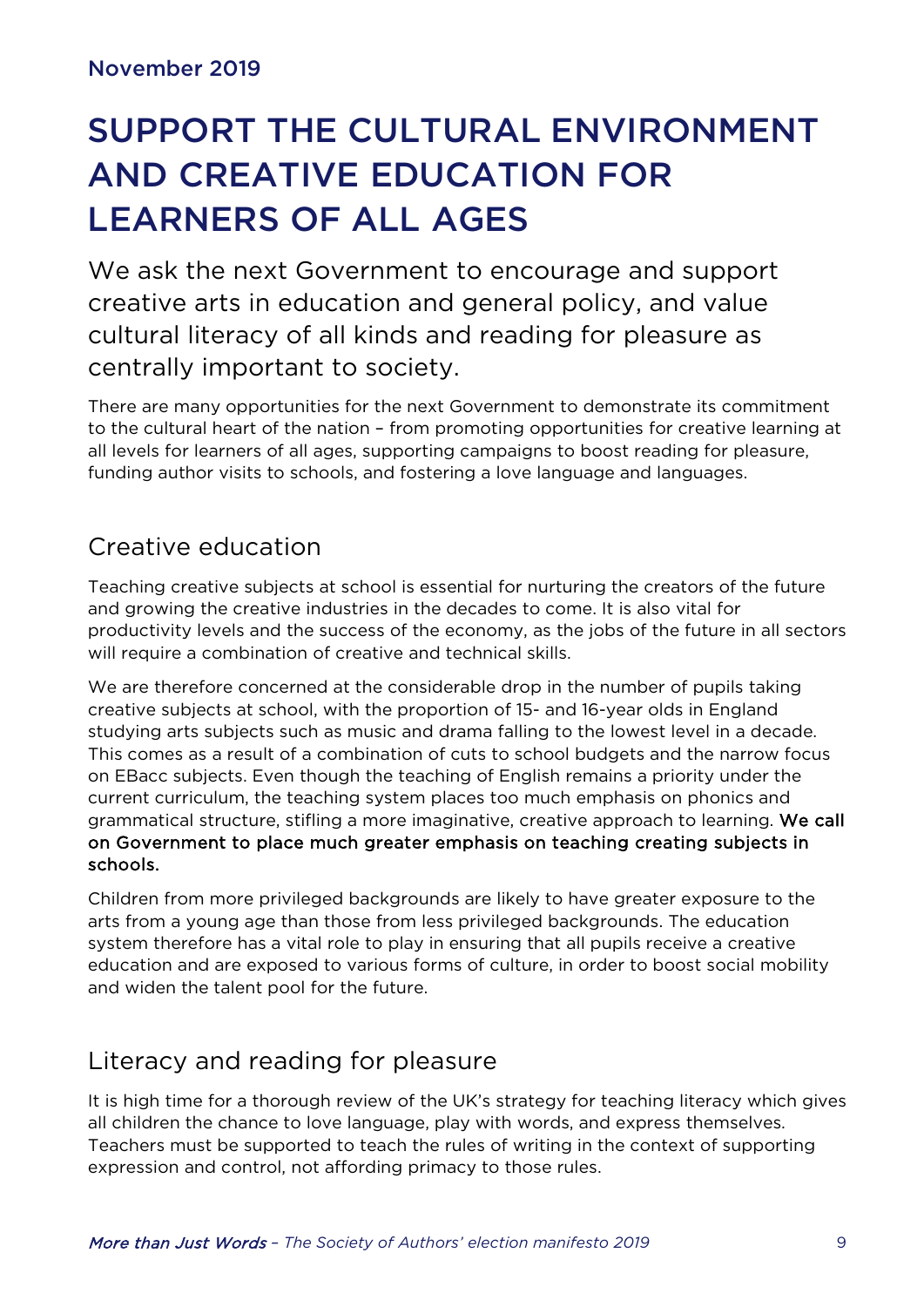We need to see an end to testing for the sake of testing, and new funding for teaching, textbooks and enough educational resources well beyond school, in community centres, prisons and more. Nationwide literacy, excellent and varied teaching materials and adequately funded school libraries must be supported as they are the pillars of an educated, productive society.

Reading for pleasure is about far more than literacy alone. All children should be encouraged to read and write for enjoyment, non-fiction as well as fiction, as a core part of their development of empathy, curiosity and imagination.

#### Bookshops

As our high streets face greater challenges from large retail chains and online alternatives, it is time to properly support bookshops with appropriate rate and tax concessions, and with efforts to protect the high-street environment.

Find out more: [societyofauthors.org/reading](http://www.societyofauthors.org/Where-We-Stand/Fair-reading/Reading-cultural-environment)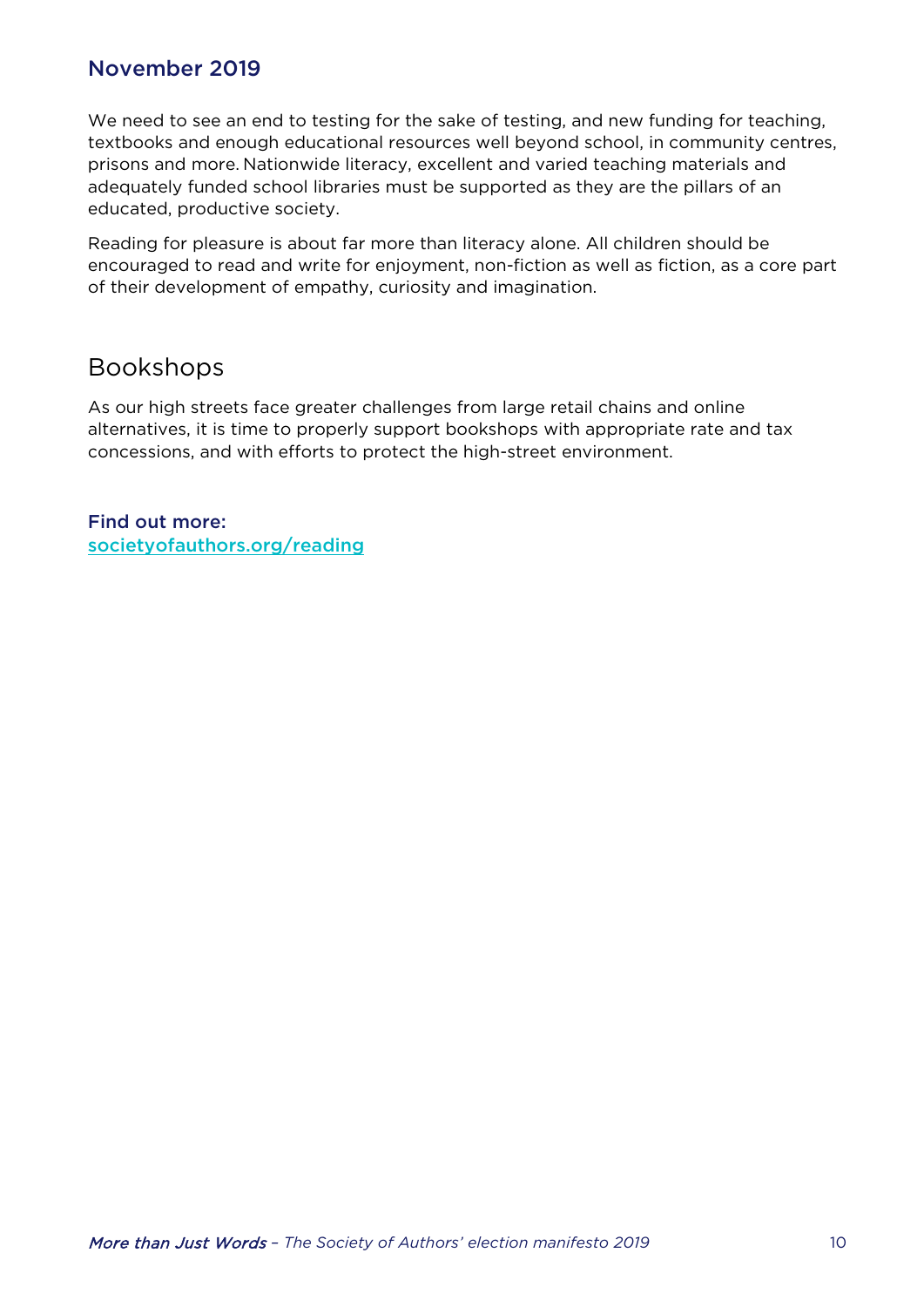# BACK CREATORS AND THE CREATIVE INDUSTRIES

We ask the next Government to support creators and sustain an environment where innovation and creativity can flourish. Public funding of the arts must address the needs of writers, translators and illustrators, and replace European funding and opportunities lost through Brexit.

Britain's creative industries generate £101.5 billion a year for the UK economy, and the creative economy employs one in every 11 working people. The current Government has identified the creative industries as one of five 'world-leading sectors' – but that hasn't translated into legislative and funding action to protect them. It's time for more than just words.

# Creative Europe and access to funding after Brexit

Arts Council England, Arts Council Wales, Creative Scotland and the Arts Council of Northern Ireland provide invaluable support to the arts and culture sector across the country. However, we are concerned that only a small proportion of this support goes towards writing and literature, with Arts Council England spending just 3.5% of its budget on literature, and funding for the arts could come under threat after we leave the EU.

Arts and cultural organisations in the UK have benefited greatly from Creative Europe, a €1.46 billion European Union programme for the cultural and creative sectors for the years 2014-2020. The UK Government has committed to remaining part of Creative Europe until 2020 but must offer clarity on what will happen beyond this date. Participation in Creative Europe is not restricted to EU member states, and there are currently 10 non-EU countries that have either partial or full participation.

Translation is essential for our understanding of other cultures and improving the range and diversity of our reading. Currently, much UK translation is supported by EU grants and prizes, while publishers often receive funding for translation directly from Creative Europe.

The Government must either commit to remaining within Creative Europe following any departure from the EU, or to increasing domestic funding for the arts via Arts Council England, Arts Council Wales, Creative Scotland and the Arts Council of Northern Ireland.

#### Travel

We support the Creative Industries Federation's call for a 'dedicated Freelance Visa' to enable international creative freelancers to take part in UK festivals without unnecessary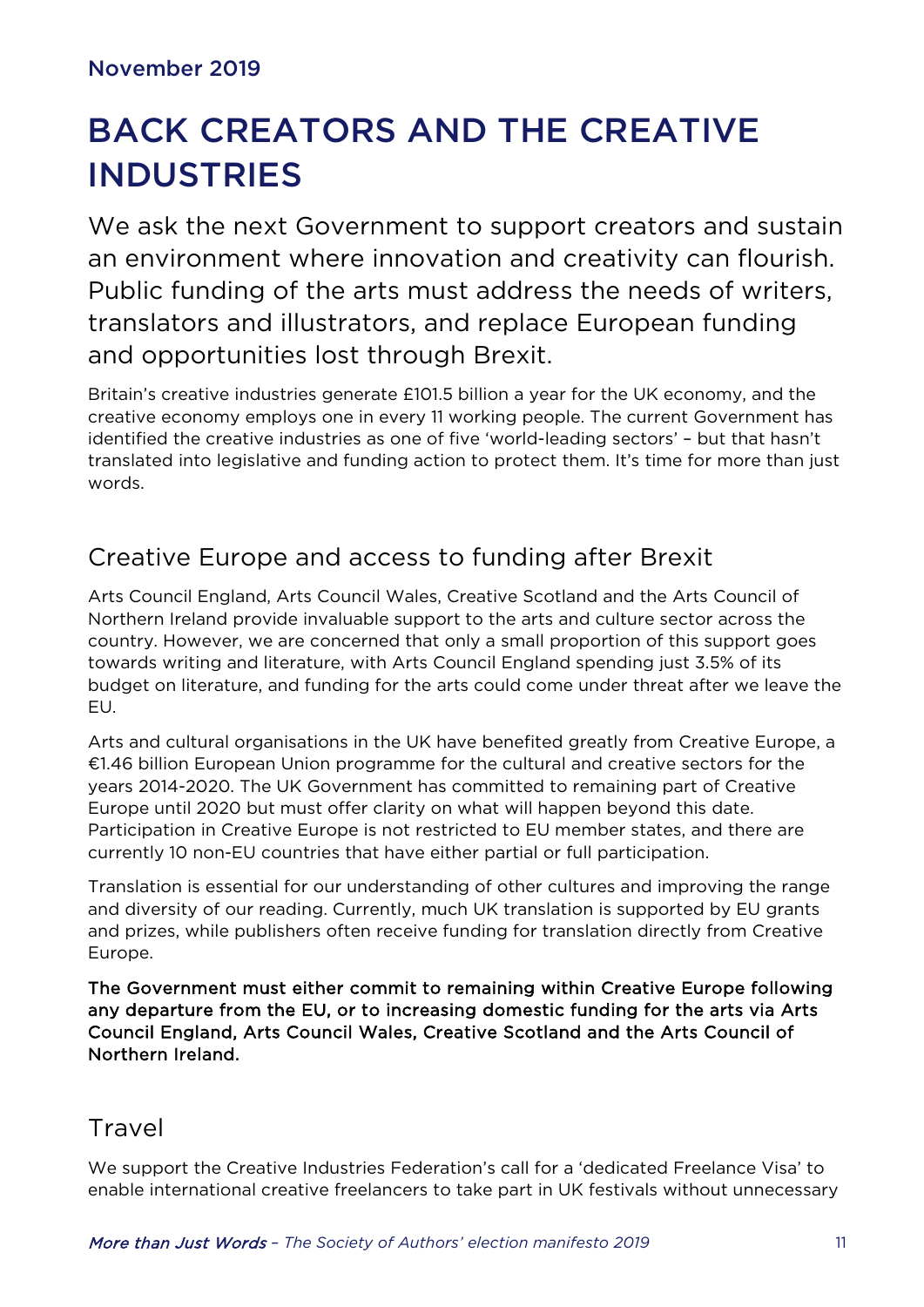barriers – and for the next Government to negotiate a 'Touring Visa with the European Union to enable UK creators, musicians, artists and crews to perform and undertake business across the EU post-Brexit'.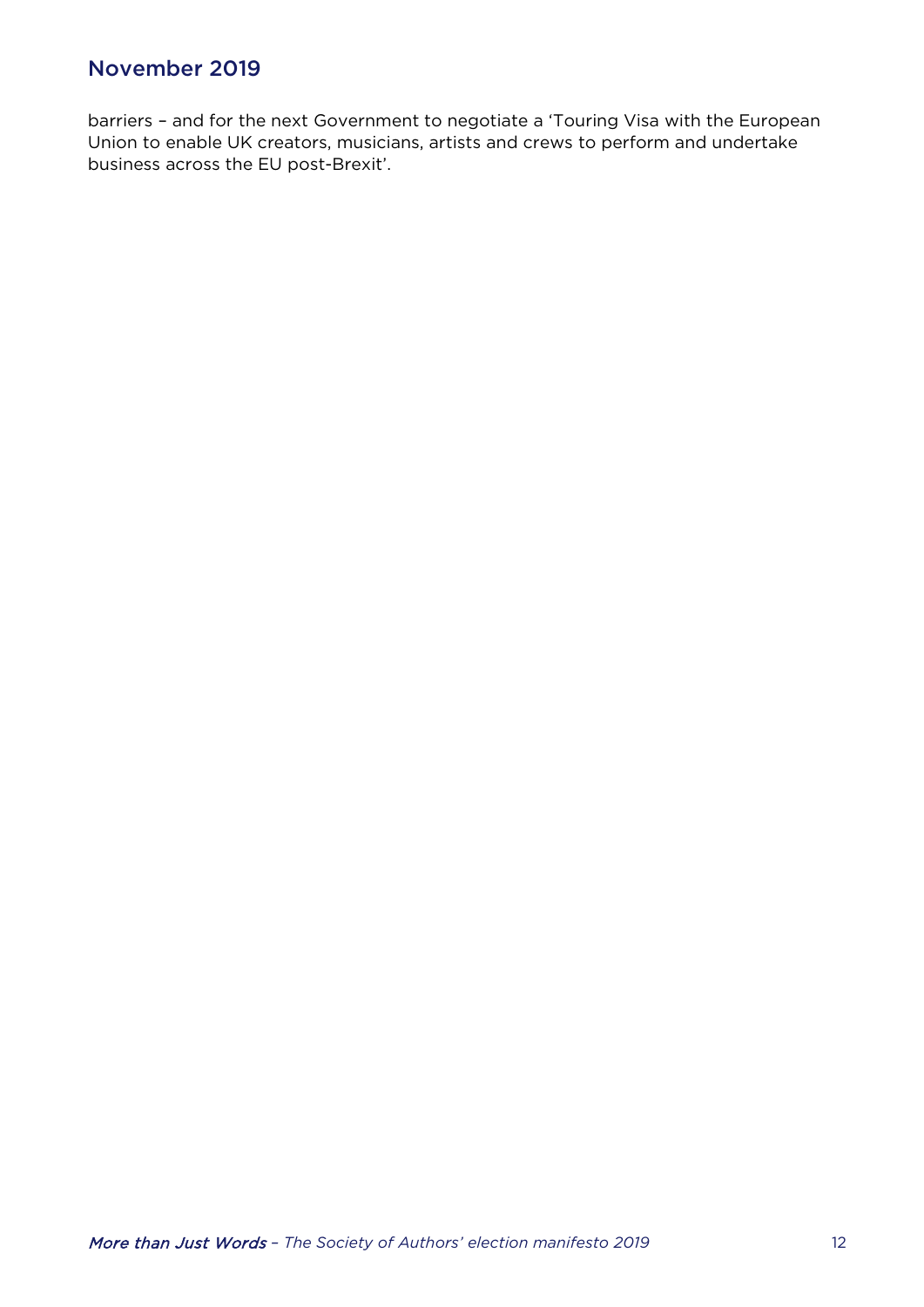# SUPPORT FREELANCE WORKERS

We ask the next Government to review the laws that impact self-employed workers, ensuring that authors are not penalised by benefits, tax and National Insurance rules.

Current tax and benefit rules do not cater well for people who have portfolio careers. Freelancers receive no holiday or sick pay. They do not enjoy employment security or company pensions. The elements of the tax and benefits systems often seem stacked against them. They are often worse off than their employed counterparts.

It's time to work towards a more supportive regime for authors and other freelancers.

# **Rights**

UK writers, journalists, translators and illustrators have less protection than in many other countries. The AGESSA scheme in France allows authors to receive benefits, such as sick pay and unemployment benefit, and income-reduced social security benefits, with publishers and other content users making contributions to the fund.

Under current EU proposals, freelancers who work mainly for one or two commissioners will be able to claim employee status. These rights should be implemented as part of a full review on freelance working.

### Benefits

Universal Credit and Working Tax Credit law and practice should encourage selfemployed workers not work against them. Benefits should be structured to:

- Incentivise innovators, not penalise them, if they voluntarily leave employment to launch a self-employed career.
- Deal with 'lumpy' incomes by averaging incomes over two years so authors are paid benefits in lean periods and do not become ineligible for benefits on receiving an intermittent or one-off payment such as an advance or royalty cheque.
- Avoid unnecessary paperwork and barriers for those with complex working arrangements.
- Avoid the unreasonable burden of proof demanded of authors by HMRC to show that they are 'in a regular and organised trade, profession or vocation on a commercial basis and with a view to achieving a profit' by ensuring that benefits officers are aware of creators' working practices and will not exclude them when they claim benefits.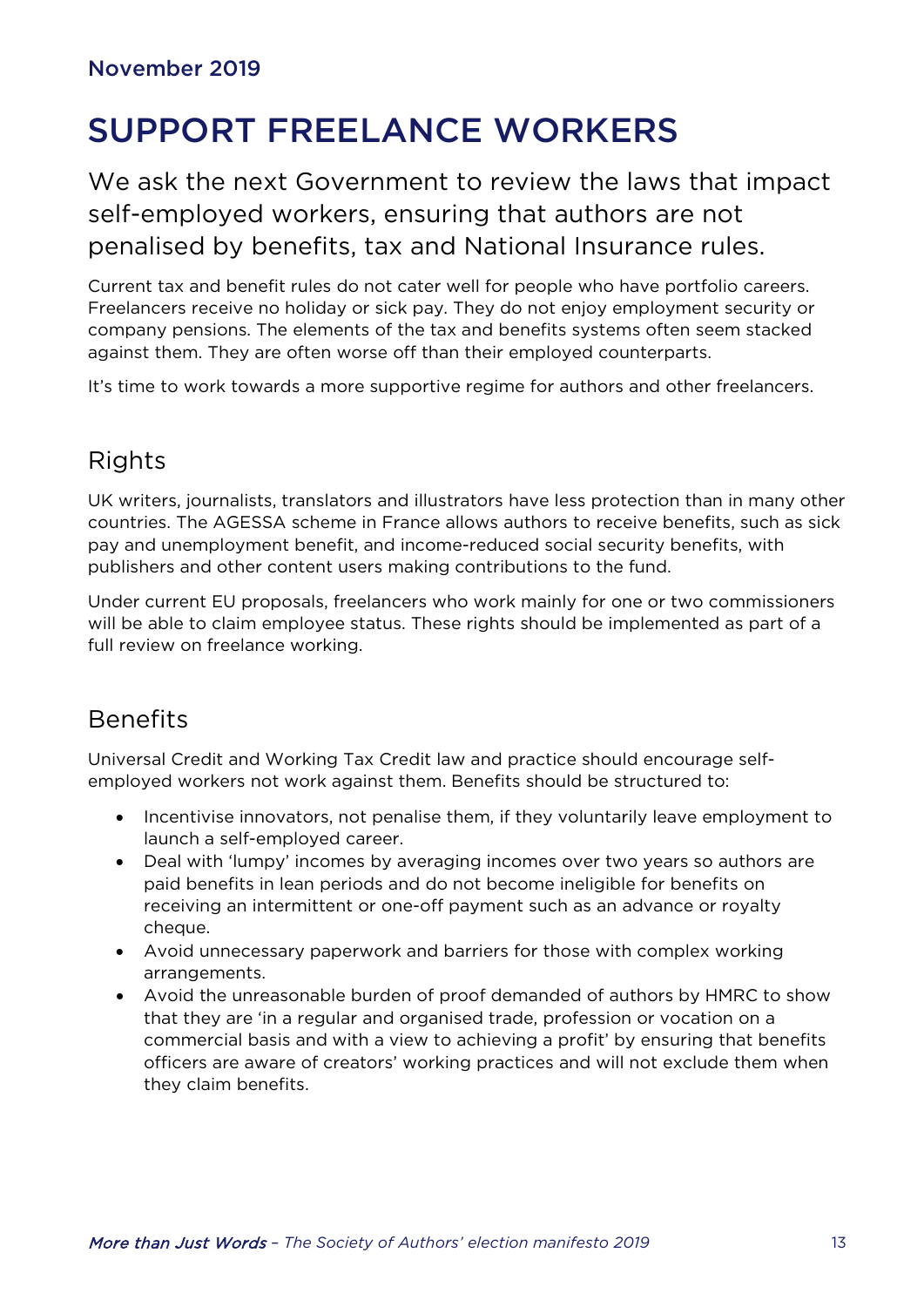### Making Tax Digital

The current tax regime does not cater well for self-employed creative workers with portfolio careers. It does not accommodate those who receive payments staggered throughout the year rather than a steady income stream, and Making Tax Digital places a considerable reporting burden on freelancers with complex working arrangements, including those on low incomes.

We call for a fair tax and regulatory regime for creators and the self-employed. The Government should take steps to simplify the tax regime, minimise administration and avoid barriers for those with complex working arrangements (including when dealing with overseas clients).

Under current Making Tax Digital proposals, any business or self-employed worker whose annual turnover exceeds £10,000 will have to file quarterly returns online from April 2020. This threshold is far too low and will place an unnecessary administrative and financial burden on lower paid workers.

As recommended by the Treasury Select Committee, we call on the Government to bring the threshold for quarterly reporting in line with the VAT registration threshold of £85,000.

### Tax relief for training

Self-employed workers can claim tax relief for work-related training which 'maintains or updates existing skills'. However, relief cannot be claimed for training which 'introduces new skills'. The Government has consulted on reforming these rules, aiming to support individuals who need 'to upskill or retrain, particularly for those who want or need to change career, to progress in the work place and improve their earnings'.

Given ongoing advances in the technology our members use to develop, promote, produce and publish their work, training is essential to develop the skills needed to capitalise on them – but since these could be construed as 'new skills' training in these areas would not be tax deductible.

**We support proposals to reform the system and extend tax relief for those individuals undertaking training to learn new skills, and we urge the next Government to progress them swiftly.**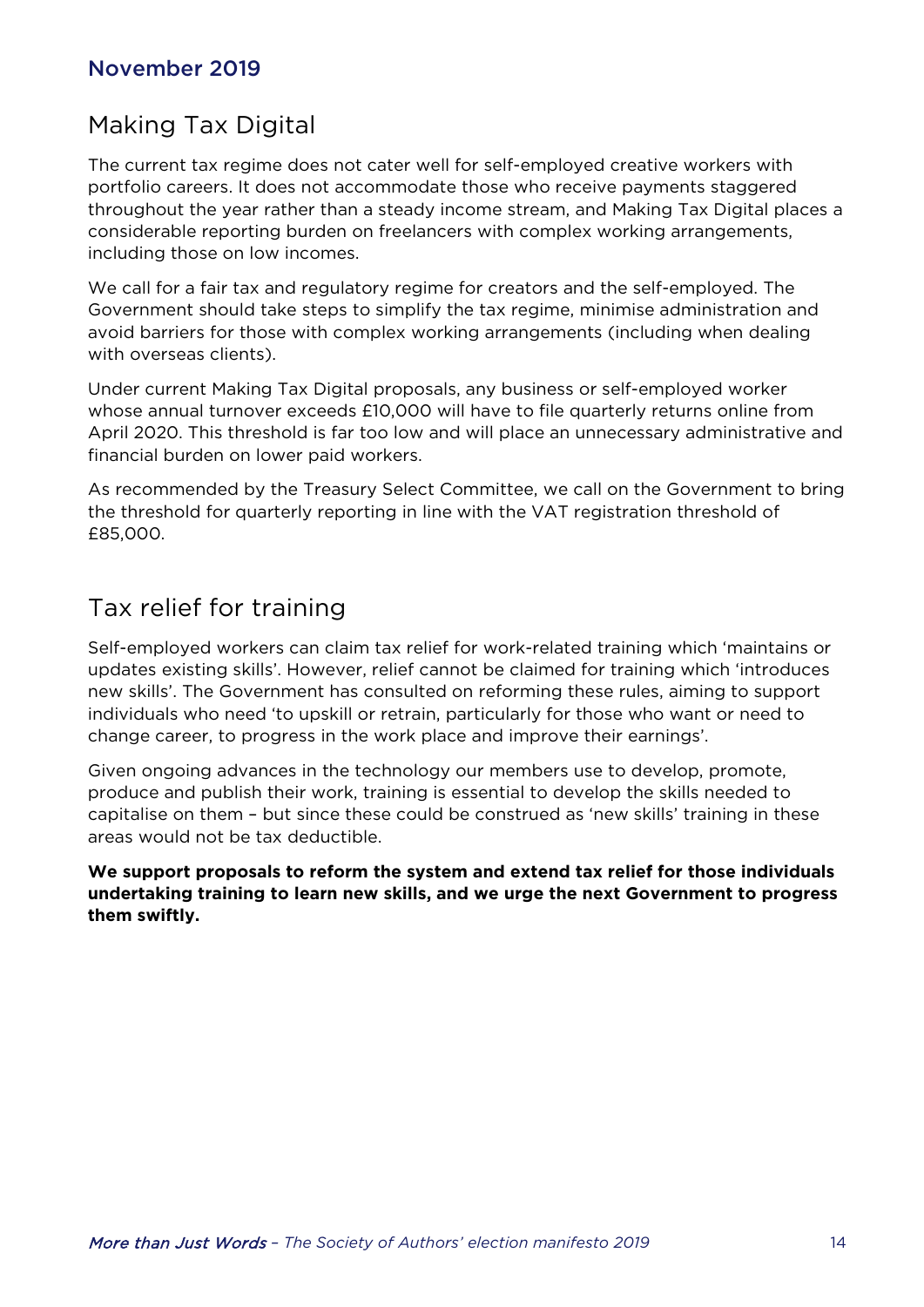# AXE THE READING TAX

We ask the next Government to remove the illogical imbalance between taxation on printed and digital versions of the same work – to reduce VAT on ebooks and digital publications to zero.

It has been a longstanding principle in the UK that the rate of VAT on printed books is set at zero, because VAT on books would amount to a tax on knowledge and a potential cost barrier to reading.

However, an illogical anomaly in the VAT system sees 20% VAT charged on ebooks and digital publications.

The next Government should immediately zero-rate VAT for digital publications (including ebooks, audiobooks and ejournals) to ensure consistency with their print equivalents.

**It's time to promote literacy, support innovation, and end the discrimination against those who need or prefer to read digital books.**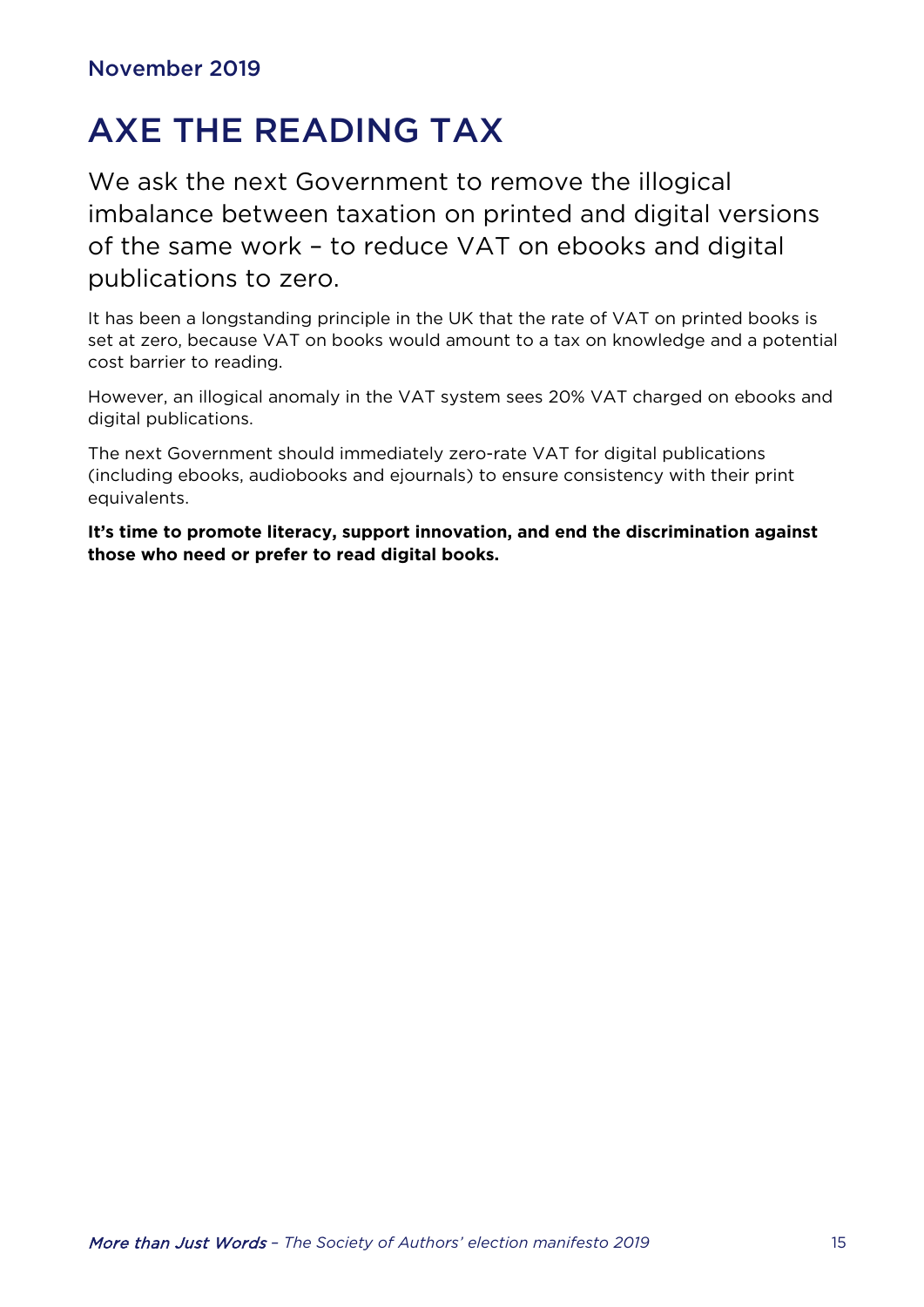# PROTECT AND STRENGTHEN OUR LIBRARIES AND PLR

We ask the next Government to renew support for libraries at national level, to ensure a truly comprehensive and efficient public library service, and to maintain PLR payments.

Libraries are essential gateways to information, culture and imagination. We neglect them at our peril, whatever form they take, in local communities, schools, prisons and elsewhere. Yet library provision has suffered disproportionately from funding cuts in recent years, with public and educational library services decimated in many parts of the country.

# Public Lending Right (PLR)

PLR provides a modest reward to authors when their books are lent and ensures that libraries do not infringe copyright when books are lent. We ask the next Government to:

- Invest in and increase the PLR fund.
- Extend the PLR scheme to volunteer-run libraries.
- Extend the PLR scheme to private lending libraries.
- Reimburse the PLR office for the costs of introducing payments for remote lending of ebooks and upgrading the present systems for easier use.

### Investment in public libraries

With low levels of literacy costing the UK an estimated £81 billion a year in lost earnings and increased welfare spending, this situation needs to be urgently reversed, with public funding to local authorities increased and ring-fenced for libraries. We support CILIP's 10-point library manifesto:

- 1. Ensure a fair funding settlement for Local Government to enable Councils to invest in public libraries at the heart of their communities;
- 2. Invest in the future of our communities by voting to support the establishment of a National Library Improvement Fund with a capital budget of £50m per year over the 5 years of the next Parliament;
- 3. Ensure adequate long-term sustainable support for Further and Higher Education and research in our colleges and Universities;
- 4. Provide long-term sustainable funding for schools and encourage Heads, Teachers and Governors to invest in libraries as the 'beating heart of the school';
- 5. Implement the recommendations of the independent Topol Review to enable librarians and knowledge specialists to transform evidence-based healthcare;
- 6. Invest in the Prison Service and encourage Governors to develop their prison libraries and librarians as a core part of prisoner education and rehabilitation;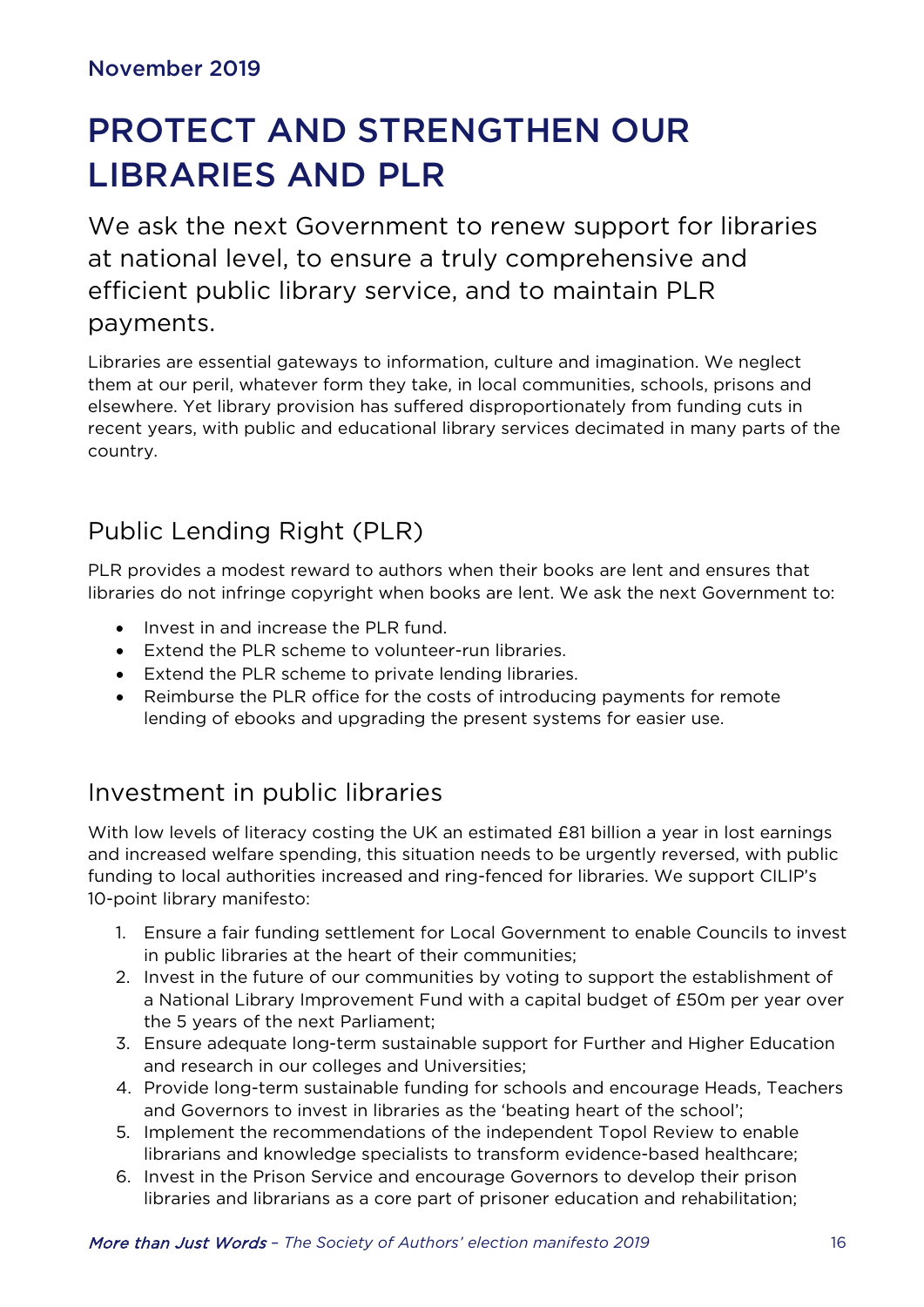- 7. Recognise the value of libraries in building literacy (including media literacy) and skills by supporting the CILIP Building a Nation of Readers campaign;
- 8. Continue to promote the importance of good information governance and information security to business, supported by information professionals;
- 9. Endorse the vital work of professional librarians in delivering a strong library sector that responds to current and future needs;
- 10. Work with the library and information profession to develop fair and balanced approaches to copyright to enable us to fulfil our public task in a digital economy.

### Investment in school libraries

UK schools are currently under no legal obligation to provide a library.

The next Government should ensure that every child in Britain, regardless of background, has access to a well-maintained, curated library service, stocked with a full range of digital and physical reading materials.

Ofsted should be required to include the quality of library provision in its assessment criteria, with schools encouraged to work with their local authority public library service to establish a school library fund to ensure the efficient provision of books to children.